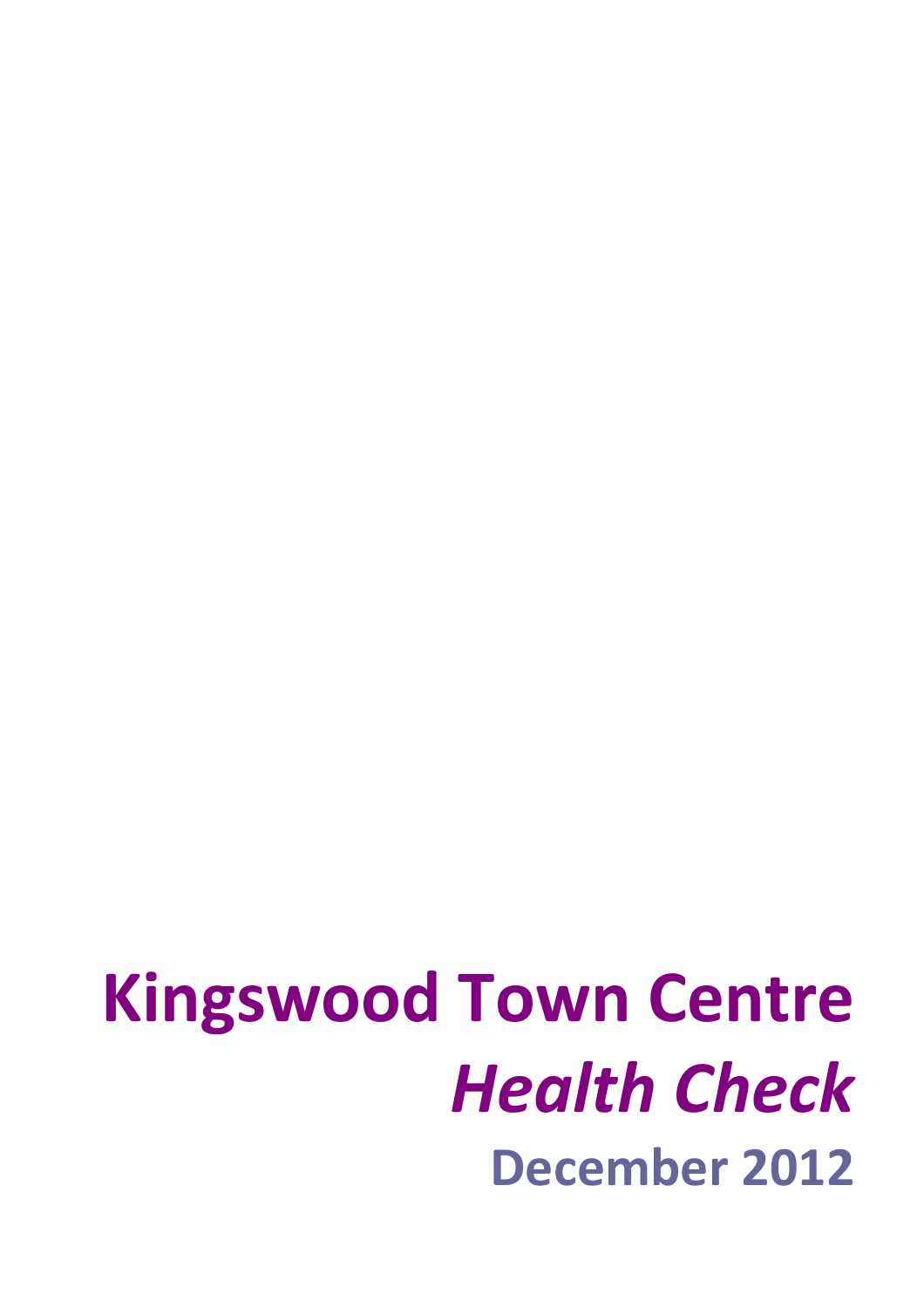### **INTRODUCTION**

The Kingswood Town Centre Health Check, led by Kingswood Business Association (with support from local partners), aims to identify the work currently taking place in Kingswood to *improve the vibrancy and vitality of the town centre* and highlight actions that will help it continue to improve.

### **BACKGROUND**

In May 1997 the Steering Group for the Kingswood Regeneration Partnership published a draft strategy, which aimed to improve Kingswood Town Centre as well as the surrounding residential and employment area. This group consisted of representatives from South Gloucestershire Council, Kingswood and District Business Partnership, Warmley Clocktower Association, local police, Kingswood Environment Forum and local residents.

In spring 1998, an *update* was produced summarising the 300 comments received after circulating the draft strategy. Some of these comments were also used to amend the draft strategy, which clearly showed wide ranging support for the following key aims of the project:

- Creating a better, safer more user‐friendly town centre
- $\Diamond$  Ease parking congestion and parking problems
- $\Im$  Increase trade and services in the town centre
- $\Im$  Increase leisure and community facilities
- $\Diamond$  Provide for environmental improvements
- $\Im$  Bring back life to the town centre

The spring 1998 *update* also included a number of key proposals addressing the above aims and formulated a vision for the town centre with three main aspects:

- 1] Kingswood as a major district centre
- 2] Kingswood as an urban village
- 3] Kingswood as a centre of opportunity

Once the final strategy for Kingswood Town Centre was produced in November 2000, the majority of the actions highlighted were successfully achieved by partner groups. Further to the dissolution of the Kingswood and District Business Partnership, local businesses felt the need to re‐ establish a chamber of trade and in summer 2009, the Kingswood Business Association was formed. With the help of local delivery partners, this new chamber of trade aims to build on previous work and make Kingswood a better place to shop, visit and do business.

### ECONOMIC CLIMATE

Following the 2008 recession, the UK has only shown signs of a modest recovery with a global economic downturn continuing. In 2009 Government bodies published reports and guides that highlighted the need for town centre partners to work together to counteract the decline of high streets and town centres. These included: *21st Century High Streets*, British Retail Consortium (2009), *Driving Economic Prosperity: a practical guide for lead members*, I&DeA (2009) and *High Noon for the High Street*, New Local Government Network (2009).

### THE PORTAS REVIEW

In spring 2011, Mary Portas was hired by Government to investigate innovative ways in which the high street could fight back against low consumer spending, inflation and increased overheads. The Portas Review was published in December 2011, detailing a 28‐point plan that can help the high street become the vibrant hub of the community it once used to be in so many communities across the UK. Mary Portas' Vision is set out on the following page.

### WHY A HEALTH CHECK?

Monitoring the health of a town centre was a common theme in the documents mentioned above and important to determine areas for improvement. As a result, these documents were used as the basis for designing this health check (the introductions highlighted in blue at the start of each section reflects this). The 'Key Messages' from these documents are also summarised on the next page.

In spring 2011, Kingswood Business Association (KBA) took the initiative and with support from South Gloucestershire Council, started the health check process. A draft version was circulated to local partners for comment (including South Gloucestershire Council, Kingswood Safer Stronger Community Group and Avon & Somerset Police) and made available online for the public to view before publishing.

### FRAMEWORK

The health check has two primary areas of focus, which are both seen as crucial in helping to create a vibrant town centre. The first area of focus is *developing the town centre* and the second area of focus is *chamber of trade activities*. For the purpose of this health check and to be in keeping with previous studies, **'**town centre' refers to Regent Street, High Street and the adjoining economy.

This health check will help inform South Gloucestershire Council's future plans for Kingswood Town Centre and will also act as guide for local partners engaged in developing the vitality and vibrancy of Kingswood Town Centre.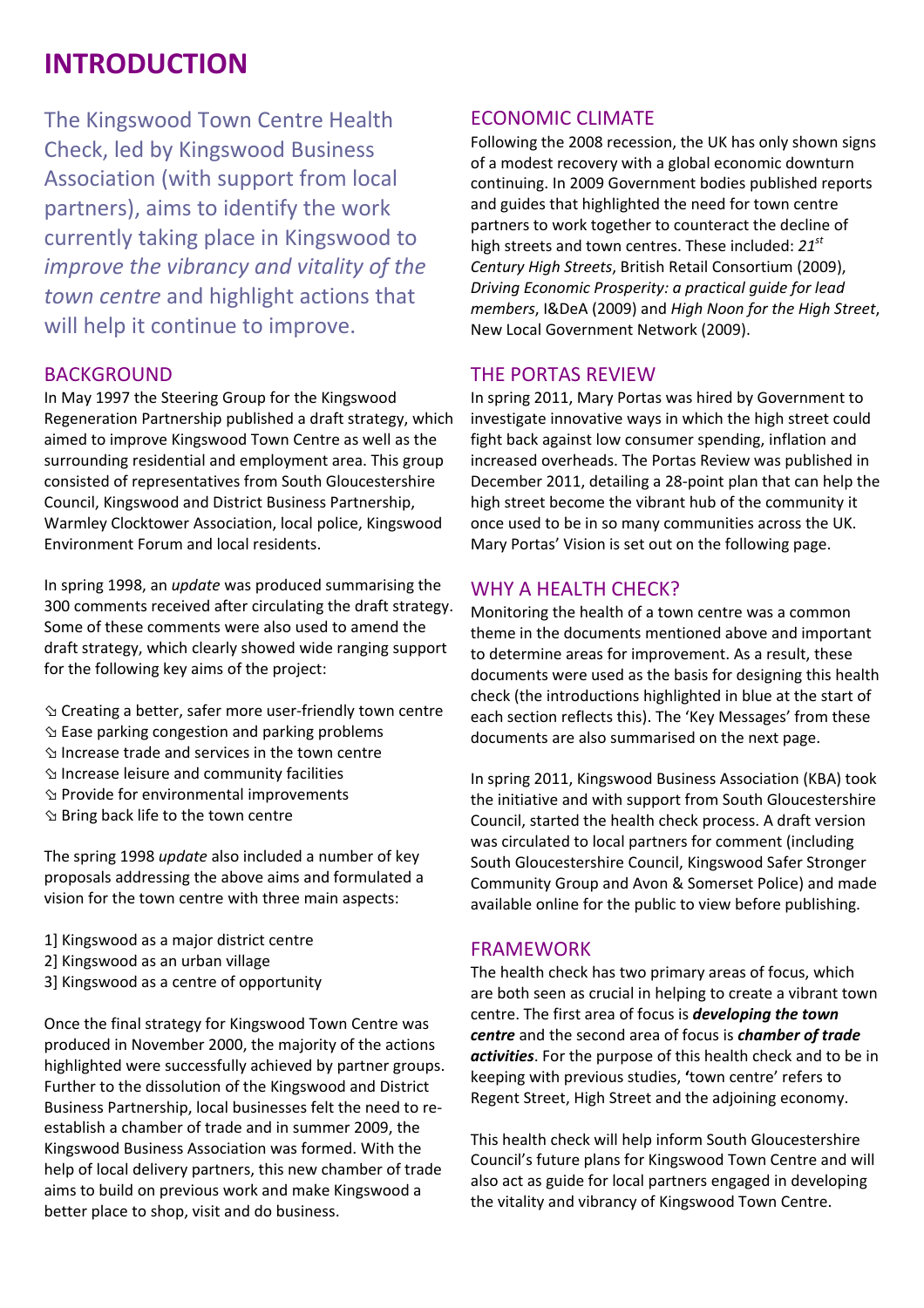Out of town centres have decreased town centre footfall and spend. The average group spend for out of town centres, across the UK, is £55 compared to £34 within in-town centres. Moreover, money spent in a chain is more likely to leave the local economy.

**N** Research shows that money spent with local suppliers is worth more to the local economy and tends to be re‐spent locally. Locally owned businesses can generate up to a 70 per cent local premium in enhanced economic impact.

In contrast, only a small amount of the wealth that supermarkets generate actually stays in the communities in which they operate. For example, retail profits of large chain stores or multinationals typically flow direct from stores to the head office and ultimately to shareholders around the world.

 $\blacktriangleright$  It is important however to emphasise that chain stores can drive regeneration, contribute to the community and improve local economic prosperity. While the growth of the 'cloned' British High Street may have harmed local entrepreneurship, it has also often provided much needed inward investment to a community.

**N** Town centres are central to local environmental policy and street scene improvements. The aesthetic character of high streets and their design can play a crucial role in addressing crime and vandalism.

**N** Town centres can be the catalyst for regeneration; can impact on local employment; can be central to driving footfall increases; and provide important opportunities for entrepreneurship and enterprise.

**N** Town centres are a focal point of encouraging local spending, social inclusion and empowerment. Added to this, regions with higher economic performance, often driven by the performance of the town centre, are recognised to have higher levels of social trust and capital.

**Promoting the town centre can encourage less travel** and reduce carbon footprints. Other benefits could be accrued on the basis that local shops tend to rely on local produce and suppliers more, with possible benefits across food miles, also leading to a lower carbon footprint.

**N** Town centre partnerships are forums bringing together key local stakeholders to promote the health and wellbeing of the area. The partnership's board of key local actors provides the direction. These partnerships have proved particularly valuable during the recession. Research shows that areas where town centre/high street partnerships exist seem to have reacted more quickly to recent economic pressures.

### **KEY MESSAGES THE PORTAS REVIEW**

My vision: I want to breathe economic and community life back into our high streets. *Let me spell out my vision of the future…*

I don't want to live in a Britain that doesn't care about community. And I believe that our high streets are a really important part of building communities and pulling people together in a way that a supermarket or shopping mall, however convenient, however entertaining and however slick, just never can.

With town centre vacancy rates doubling over the last two years and total consumer spend away from our high streets now over 50%, the need to take action has never been clearer. Although some high streets are thriving, most have a fight on their hands. Many are sickly, others are on the critical list and some are now dead. We cannot and should not attempt to save every high street but my findings have led me to believe that unless urgent action is taken, the casualties will only continue to multiply.

Fundamentally I believe that our high streets are uniquely placed to deliver something new. I believe that our high streets can be lively, dynamic, exciting and social places that give a sense of belonging and trust to a community. A sense of belonging which, as the recent riots clearly demonstrated, has been eroded and in some instances eradicated. I also fundamentally believe that once we invest in and create social capital in the heart of our communities, the economic capital will follow.

High streets must be ready to experiment, try new things, take risks and become destinations again. They need to be spaces and places that people want to be in. High streets of the future must be a hub of the community that local people are proud of and want to protect.

### *Mary Portas (December 2011) The Portas Review*

High streets and town centres that are fit for the 21st century need to be multifunctional social centres, not simply competitors for stretched consumers. They must offer irresistible opportunities and experiences that do not exist elsewhere, are rooted in the interests and needs of local people, and will meet the demands of a rapidly changing world.

> *Action for Market Towns (2011) Twenty‐First Century Town Centres*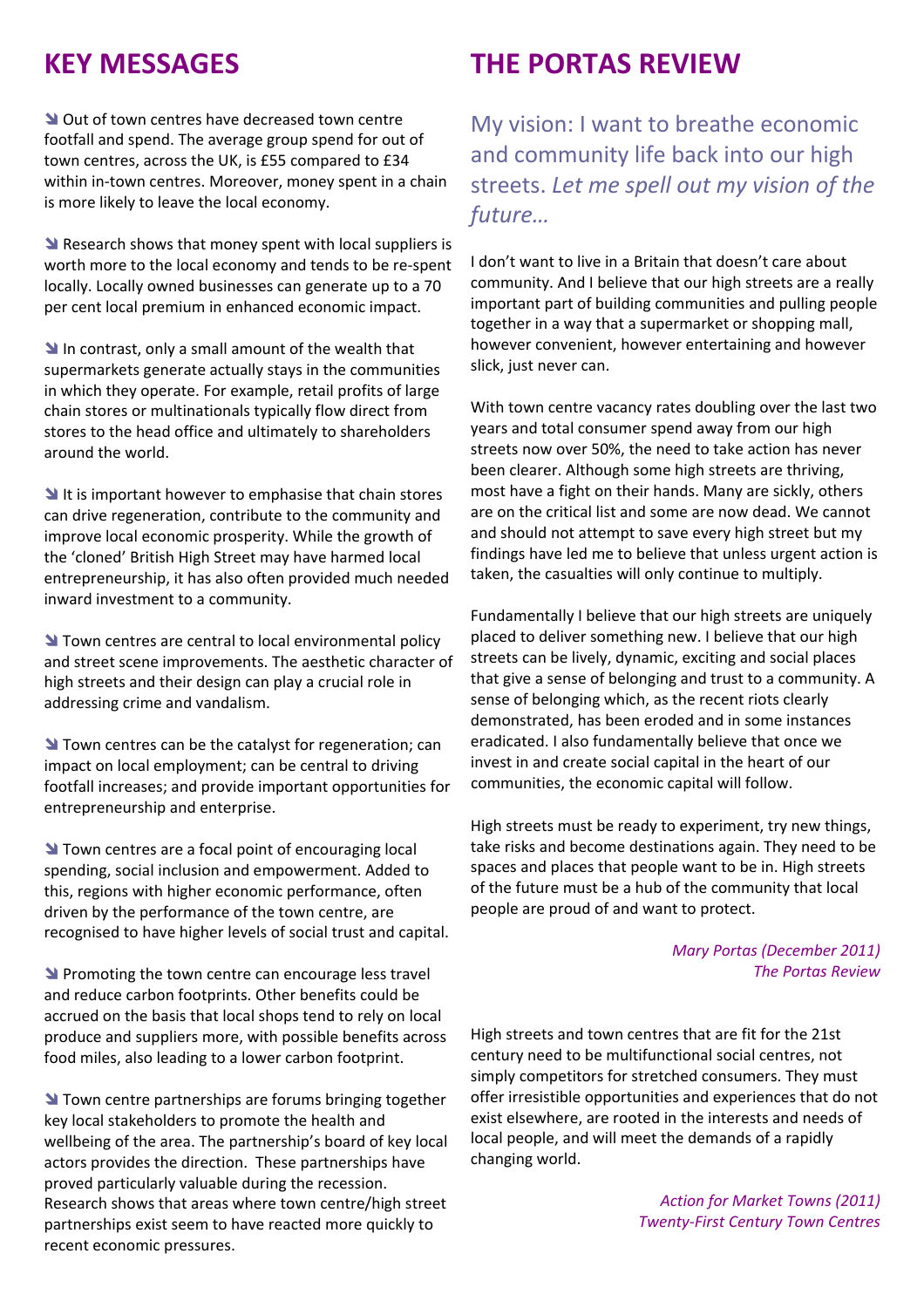### **KINGSWOOD HERITAGE KINGSWOOD TODAY**

Kingswood is located to the east of Bristol. It comprises three wards: Kings Chase and Rodway, north of the A420, and Woodstock to the south. The Kingswood name came from the King's Wood or Forest, used by royalty as hunting grounds dating back to Saxon times. By the  $17<sup>th</sup>$  century the king had lost the forest to wealthy landowners who let the land for coal mining. Lots of small pits existed where coal came to the surface. As these were worked out, mining went deeper until there were fewer collieries e.g. Hanham Pit, Speedwell Pit, Deep Pit ‐ these continued into the early  $20<sup>th</sup>$  century.

The miners of the area, during the  $18<sup>th</sup>$  century, were known as a "lawless people" ripe for conversion by such preachers as Whitfield and Wesley whose preaching made such an impact on the people as is shown by the numerous chapels, some of which are still standing. Methodism is said to have been born here, in 1739.

As the coal pits closed, the ex‐miners went into boot making, which had previously been a sideline job. Messrs Daniel Flook and Abraham Fussell led early mass production of boots and, later, shoes, using specialised machinery, from the mid 1850's. Around 1900 there were over 80 small boot/shoe workshops. Some of these buildings still exist with their zigzag roofs. As the trade declined from the 1930s there were fewer factories. G. B. Britton did continue, now using new production methods e.g. moulded soles – as "Tuf" shoes of the 1950s. Eventually they were bought out in the 1990s.

There have been a few notable people, like Samuel Budgett, who lived on Kingswood Hill, becoming trade grocers – buying in bulk and reselling, as early as the 1820s. H. H. & S. Budgett eventually moved their business into the city of Bristol. It continued into the 1960s when they were bought out.

Today there are a few retailing businesses that have been trading over 100 years e.g. Zahringers (clocks, jewellery, etc), Lloyds Bank and Aldridge (undertakers). There are a few others that have a long track record. Some shop facades show something of earlier Victorian glory – two are dated 1892.

In 1975 the Kings Chase shopping precinct was created bringing into the area some larger businesses such as Sainsbury's, Iceland, Wilkinson's and a number of smaller shops, modernising the former run down retail area.

*Information courtesy of John Oldham, Local Historian & volunteer with Kingswood Heritage Museum*

The town centre provides convenience and low order comparison shopping, together with local service facilities. In total there are 90 units with an A1 use class providing 10,652 square metres of retail floor space. The centre accommodates a Sainsbury's supermarket and an Iceland food store, as well as some multiple stores (Boots, WH Smiths, and Wilkinson). In addition a Co‐Op food store and Poundstretcher Extra store adjoin the centre. Comparison shopping forms the majority of retailing activity in the town centre with 46% of units or 6,147 square metres, in comparison use. Convenience functions account for 18% of all A1 units and total 3,138 square metres, while service functions account for 17% of all A1 units or 7% of the available A1 floor space. At the time of the survey there were 18 vacant or empty A1 units. This represents 20% of all A1 retail units in the town centre.

The out‐of‐centre Retail Park a few miles away at Longwell Green, together with the adjacent Asda superstore, have increasingly taken footfall away from Kingswood Town Centre as they have grown and expanded their retail offer. Despite the national trend for out‐of‐centre retail development in recent decades, the high street and shopping precinct in Kingswood Town Centre offer a diverse retail experience to attract different types of shoppers. As a result, demand for units in the shopping precinct is high with no vacant units at the time of writing (summer 2012).

Three large national anchor stores (Sainsbury's, Wilkinson and Co‐Op) attract shoppers to the town centre and though money generated by these stores may leave the local economy, their presence encourages people to visit the town centre, thus providing an opportunity for local shoppers to use other, smaller and independent retailers. The town centre now has a new focal point in the form of a stand‐alone café, built in front of the shopping precinct. This should facilitate a longer visit to the town centre, help attract new types of footfall (i.e. business people) and create a social focus for Kingswood Town Centre.

> *Information from Local Economic Assessment South Gloucestershire Council (September 2011)*

*and Town Centres & Retailing in South Gloucestershire (August 2011 Update)*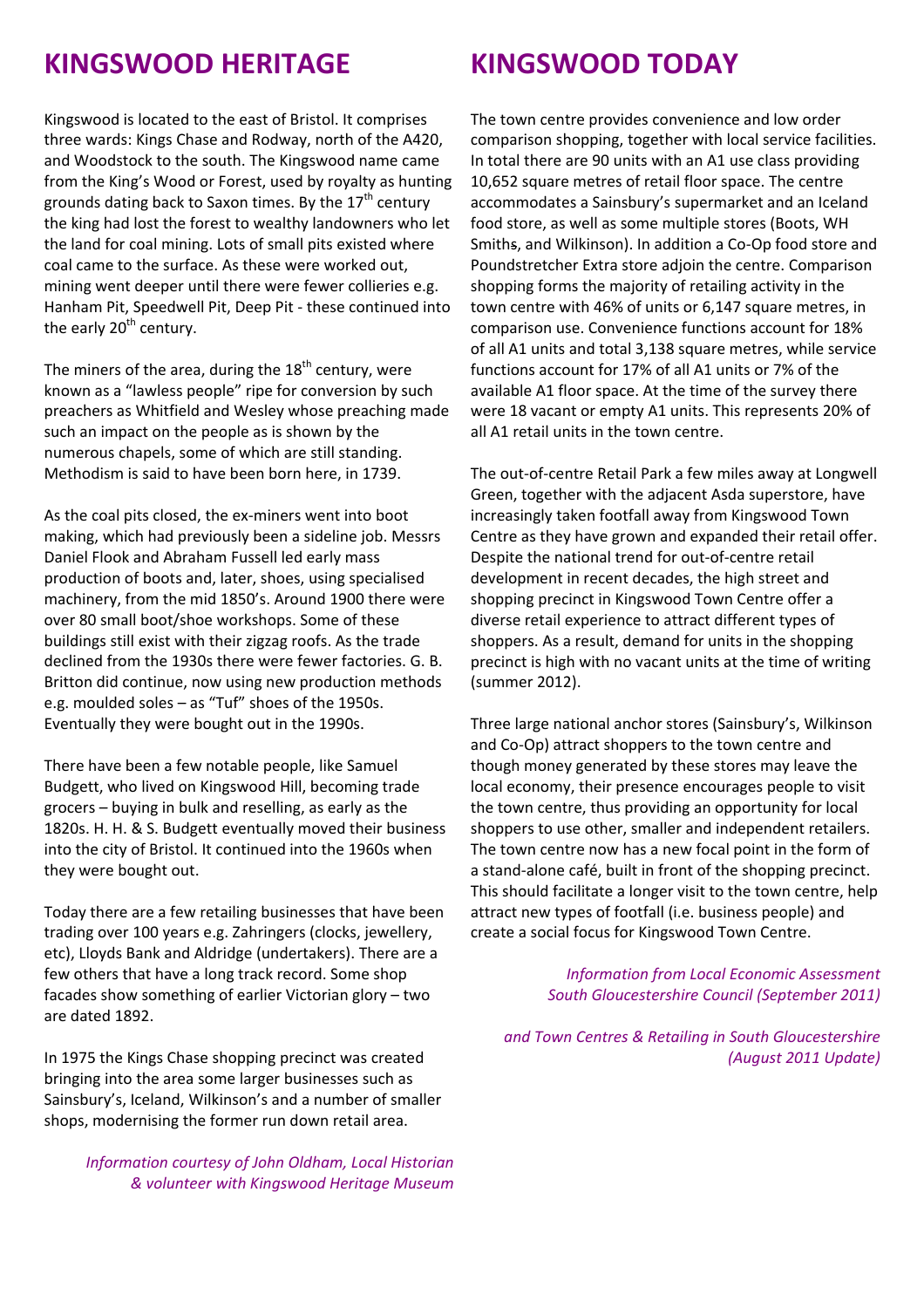## **1. DEVELOPING THE TOWN CENTRE**

Town centres are vital to the local community. Local people and groups should work together to maximise the advantages of a town centre's local heritage and natural surroundings whilst providing facilities for modern retailing. A town centre's local identity should be complemented by an appropriate retail mix that is marketed effectively. This will encourage shoppers to appreciate the true retail experience.

### **CURRENT STATUS**

 KBA is working to build stronger relationships with South Gloucestershire Council (SGC) and statutory bodies to maintain the town centre's economic heritage and identity. KBA actively encourages new retailers to move to the town centre.

**The town centre has historically been the hub of** economic activity in the area. Remnants of its historic affluence are still visible in the high street through architecture and monuments.

 KBA has produced marketing material to promote local shops and businesses. This has raised awareness of the variety of retail and other service businesses in the area to local residents and visitors from further afield.

### **FUTURE ACTIONS**

 Continue to build stronger links with landlords of premises, particularly vacant units, with a view to further the regeneration of the town centre's physical landscape. *Lead Partner – Kingswood Business Association*

 Work with local history groups to develop and promote the town centre's historic identity. *Lead Partner – Kingswood Heritage Museum*

 Continue to explore the idea of producing a Kingswood Town Centre brochure for advertising purposes as well as a town centre display board.

*Lead Partner – Kingswood Business Association*

### **A] UNIQUE SENSE OF PLACE B] ATTRACTIVE PUBLIC REALM**

A town centre should have an attractive trading environment with consistent styling, pedestrian signage and public spaces maintained to high standards. This should include effective deterrents against pollution. The local authority, public bodies and private interest groups need to work together to achieve such improvements.

### **CURRENT STATUS**

The town centre has scope to be more attractive than it currently is. Styling varies somewhat between old and new buildings.

 Current cleaning regimes are adequate in most places in the town centre. In some areas however, street cleansing does not provide acceptable results. There are no visual deterrents against pollution in the town centre (except litter bins).

 Work has taken place between KBA and SGC to identify 'trouble spots' of unacceptably high levels of rubbish in and around the town centre.

### **FUTURE ACTIONS**

 Consider ideas that can brighten the aesthetic appearance of the streetscape, in particular pavements. Ensure all future highway signage does not create a sense of clutter but complements existing ones. *Lead Partner – Kingswood Business Association*

 Review cleaning regimes with a view to improving them and consider quarterly, intensive spring cleans of streetscape.

*Lead Partner – Kingswood Business Association*

 Encourage and create a greater awareness of pride by educating the local community to maintain a higher degree of cleanliness in the town centre. Consider installing 'enforcement signage' to deter people from littering.

*Lead Partner – Kingswood Business Association*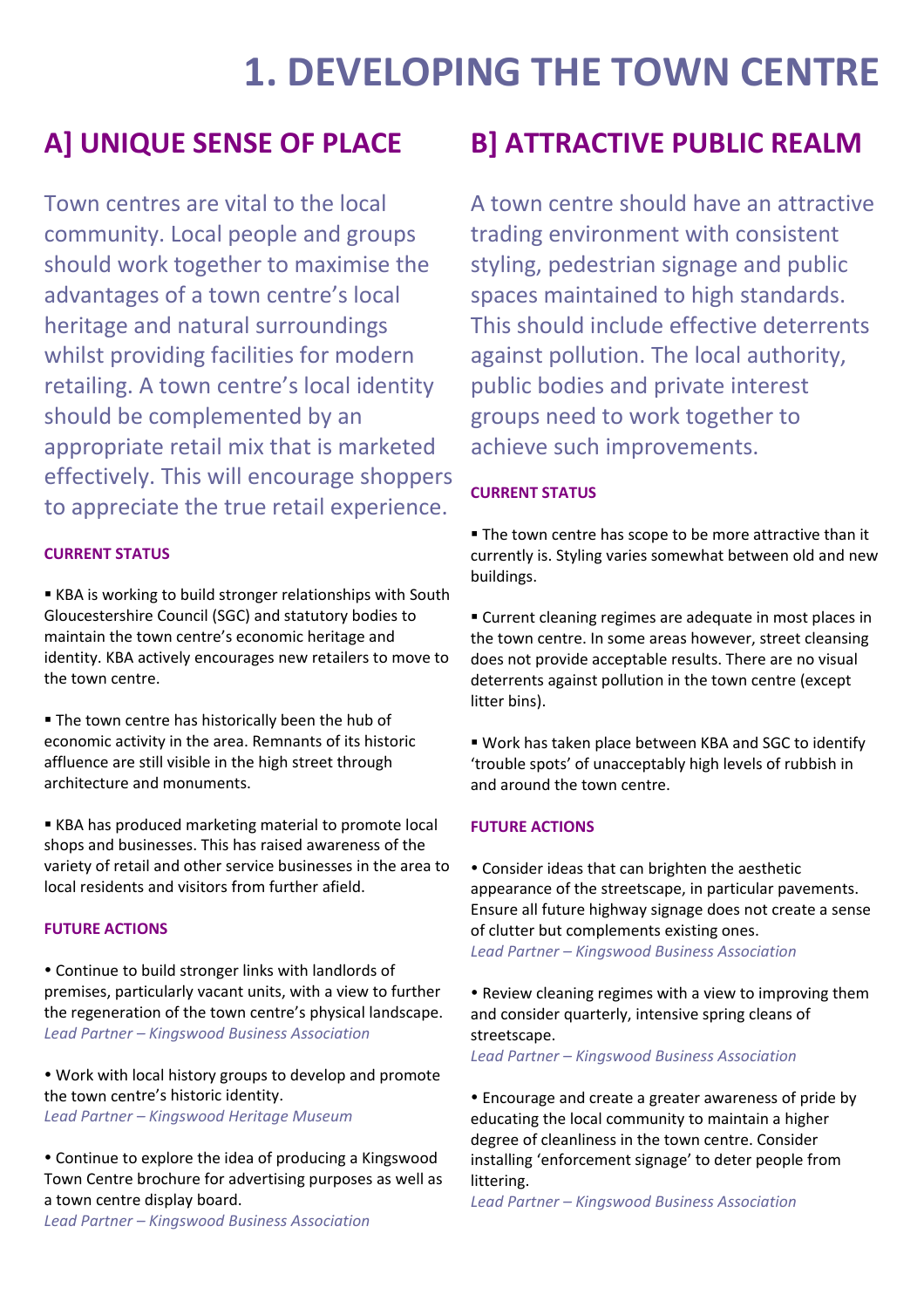## **1. DEVELOPING THE TOWN CENTRE cont.**

### **C] PLANNING FOR SUCCESS D] ACCESSIBILITY**

Monitoring the health of the town centre should underpin any effective town centre system. A clear strategy should be established to address the increasing rates of vacancy and the accompanying decline in fortunes of town centres.

### **CURRENT STATUS**

 KBA has worked with Kings Chase Shopping Precinct and regularly has contact with SGC on relevant matters. There is no town or parish council in Kingswood. KBA have a close working relationship with the local police.

**KBA** is leading on the Town Centre Health Check initiative to identify areas for improvement.

 KBA has investigated empty premises in the town centre to find out who the landlords are and has offered to publicise their units but there has been little interest from agents to collaborate on this project.

### **FUTURE ACTIONS**

• Increase the working relationship between KBA and larger commercial organisations such as national chain stores and Kings Chase Shopping Precinct. *Lead Partner – Kings Chase Shopping Precinct*

• Highlight actions to improve the vitality and vibrancy of the town centre, to make it a more attractive shopping destination, place to visit do business. *Lead Partner – Kingswood Business Association*

 Continue to lobby agents and landlords of empty premises in the town centre and create a detailed and accessible 'vacant property register' for interested parties to view.

*Lead Partner – Kingswood Business Association*

Parking and transport policy should reduce town centre congestion and parking demands without affecting footfall. Car parking and cycle locking facilities need to attract customers to the town centre and adequate public transport links should connect local communities to the town centre. Retail premises should be easily accessible to encourage visits from wheelchair users and buggy users.

### **CURRENT STATUS**

 Kingswood town centre has a number of car parks within walking distance of the high street and Kings Chase Shopping Precinct. Free car parking times vary between 90 minutes and two hours. The Kings Chase Shopping Precinct car park (which is not free) is currently under‐used.

- There are various, well-used bus services routed through the town centre connecting local and wider communities.
- Given the age of the buildings in the town centre, there is variable access to retail premises.

### **FUTURE ACTIONS**

 Work towards ensuring all current and future car parks serving Kingswood Town Centre are free for at least two hours, to encourage greater footfall into the area. *Lead Partner – Kingswood Business Association*

 Review the spread of bus stop locations with a view to alleviate town centre congestion, particularly outside Kings Chase Shopping Precinct.

*Lead Partner – Kingswood Business Association*

• Signpost town centre businesses to relevant websites for guidance on commercial property accessibility issues. *Lead Partner – Kingswood Business Association*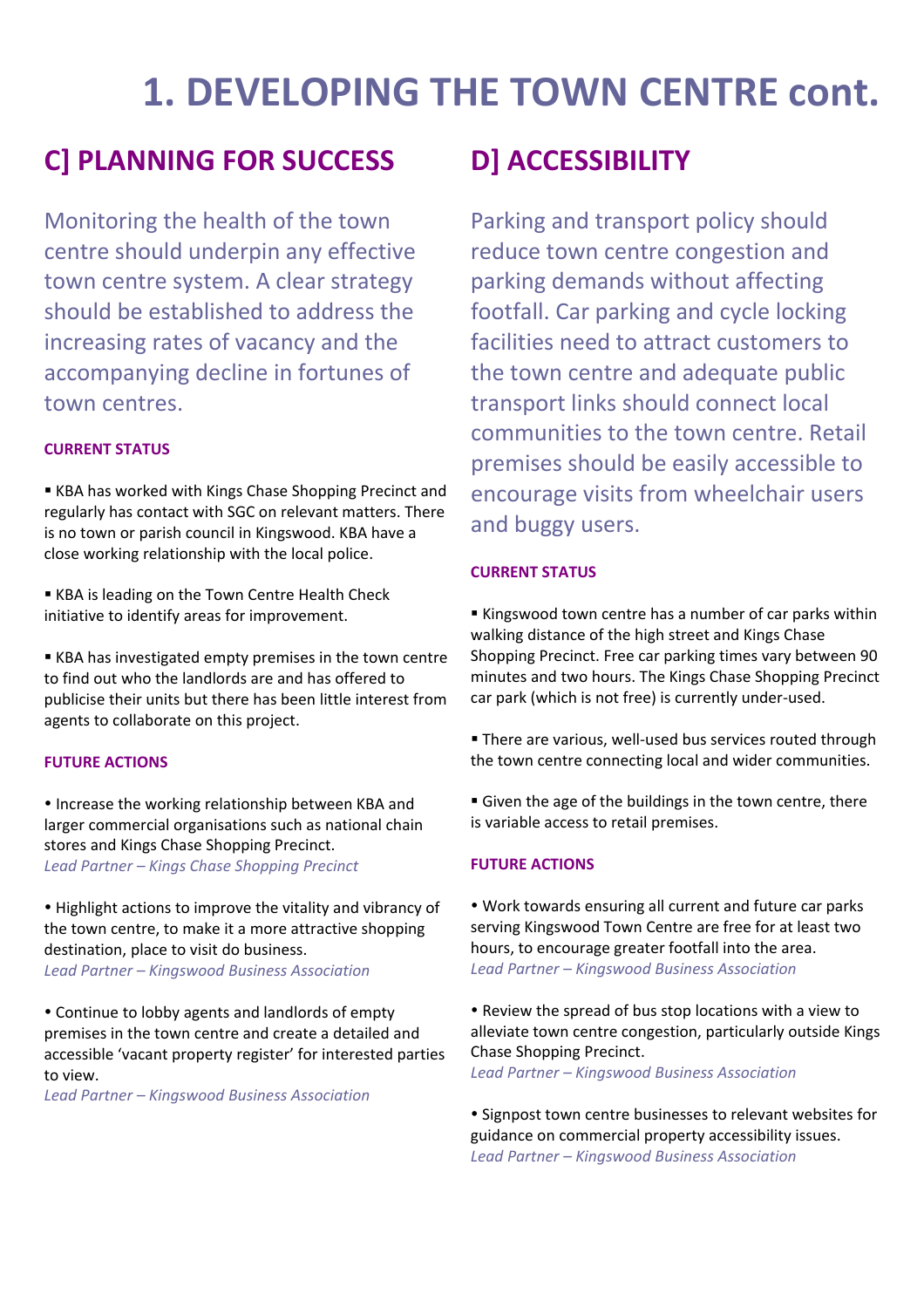## **1. DEVELOPING THE TOWN CENTRE cont.**

### **E] SAFETY & SECURITY F] CORE STRATEGY**

Retail crime and anti‐social behaviour should be deterred, with damaged property and streetscape restored as quickly as possible. Meaningful deterrence can be achieved through a co‐ordinated response by local retailers and businesses. Neighbourhood policing should meet the needs of the local community to ensure the town centre is a safe, inclusive and accessible place.

### **CURRENT STATUS**

Kings Chase Shopping Precinct has its own security. There is an established Pub Watch scheme. Street Pastors are also being deployed. KBA actively encourages all local businesses and residents to report relevant damage to SGC, who give prompt attention.

 Discussions have taken place between the local police and KBA with regard to the possibility of a 'shop watch scheme'. Many businesses in the town centre already have their own security.

**There has been a recent review by local police resulting** in the allocation of additional police resources into the area. Kingswood Safer Stronger Community Group holds regular dialogue with KBA and the police, to highlight relevant and current issues.

### **FUTURE ACTIONS**

 Continue to develop identified retail crime deterrents and further promote the reporting of criminal activity and damage to the appropriate bodies. *Lead Partner – Safer & Stronger Community Group*

• Implement the proposed shop watch scheme. Invite other agencies to future KBA meetings to discuss how retail crime can be further addressed. *Lead Partner – Avon & Somerset Police*

 Strengthen the links between all parties involved with Kingswood Safer Stronger Community Group. *Lead Partner – Safer & Stronger Community Group*

The Core Strategy sets the strategic planning policy framework to guide future development across South Gloucestershire. In the Core Strategy, Kingswood is defined as a town centre which functions as a high street and shopping service centre. This Health Check therefore, complements the Core Strategy.

Under Policy CS14 (Town Centres and Retail), South Gloucestershire Council will work with partners and the local community to protect and enhance the vitality and viability of existing centres in South Gloucestershire, in recognition of their retail, service and social functions.

As a result of community engagement, the Core Strategy's vision for the future of the East Fringe of Bristol (which includes Kingswood) aims to:

- Preserve and enhance the distinctive identity and heritage of the physical community
- Strengthen the vibrancy and vitality of the town centres
- ‐ Improve employment opportunities (by being in close proximity to the Bristol & Bath Science Park)
- Develop reliable, punctual and frequent public transport services with the North Fringe of Bristol
- ‐ Integrate well designed housing developments (which do not isolate the town centre)

Policy CS29 in the Core Strategy aims to deliver this draft vision through managing development and partnership working.

The viability and vibrancy of Kingswood will be improved to enhance its role as a service centre for the urban and surrounding rural area including making provision for additional comparison floor space as appropriate.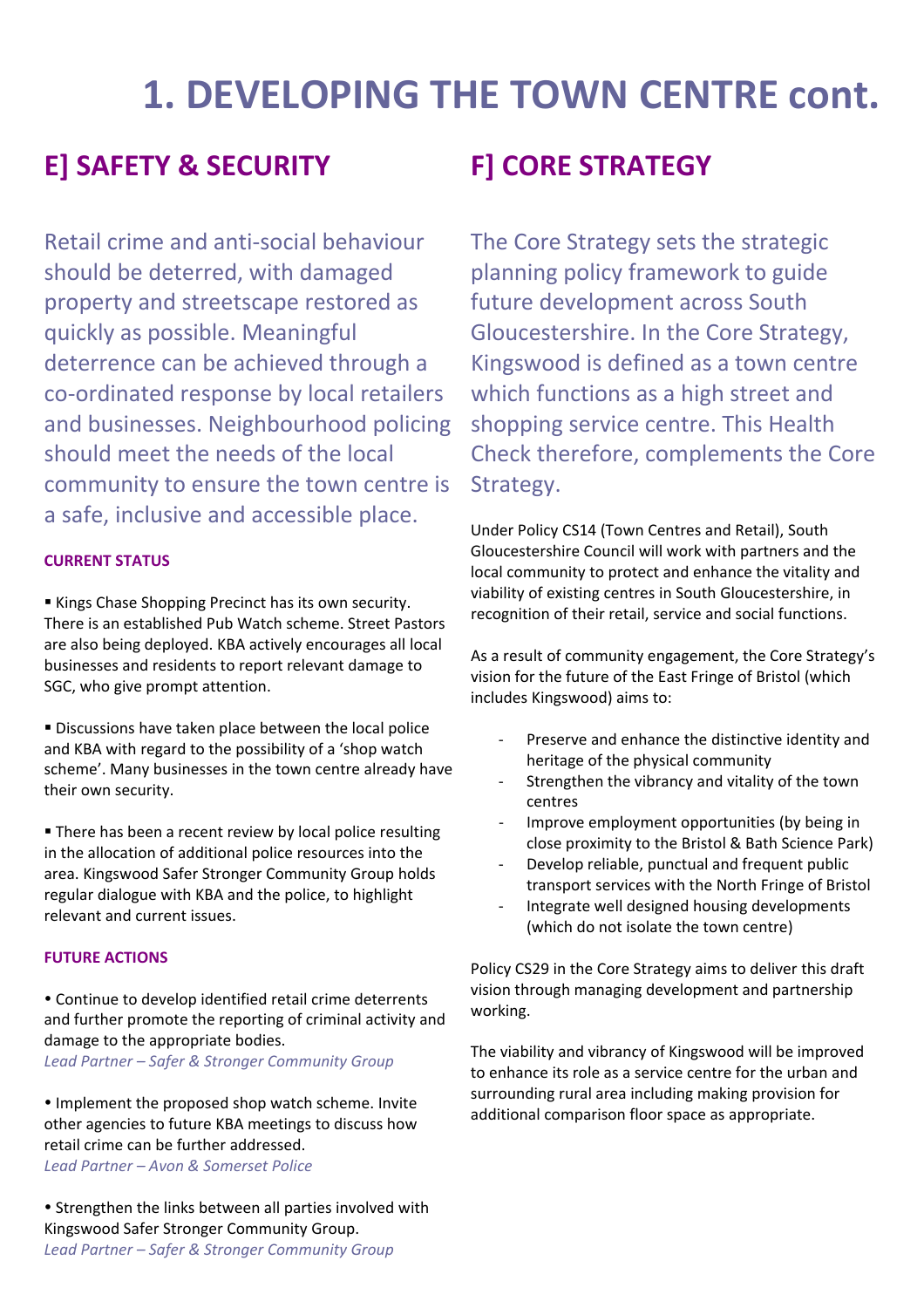## **2. CHAMBER OF TRADE ACTIVITIES**

Kingswood Business Association has been established since 2009. The group encourages businesses in the Kingswood area to meet regularly, gain access to business support, trade with each other and promote the local economy. The 'Key Messages' section of this health check identifies the need for a strong and active chamber of trade to be in place, to work with local partners and undertake activities that can improve the vibrancy and vitality of the town centre. Kingswood Business Association, has highlighted a set of ambitions and goals they believe will help contribute towards a vibrant and prosperous town centre.

#### **CURRENT STATUS FUTURE ACTIONS**

| A] Development of a business<br>environment in which<br>entrepreneurship can<br>flourish.                                               | The recent growth of KBA has led to a<br>closer working relationship between<br>local businesses. KBA Retail Group<br>meetings facilitate closer<br>understanding of one and another's<br>businesses and enable the sharing of<br>good practice and initiatives. | Continue to promote close working<br>relationships between all businesses.<br>Encourage businesses to attend KBA's<br>newly established, Business Breakfast<br>Club.                                |
|-----------------------------------------------------------------------------------------------------------------------------------------|------------------------------------------------------------------------------------------------------------------------------------------------------------------------------------------------------------------------------------------------------------------|-----------------------------------------------------------------------------------------------------------------------------------------------------------------------------------------------------|
| B] Create and foster a spirit of<br>goodwill, friendship and unity<br>amongst local businesses.                                         | General KBA meetings allow for an<br>open exchange of views. Input from<br>all businesses is actively encouraged.                                                                                                                                                | Encourage businesses to<br>communicate and interact outside of<br>ordinary KBA meetings using existing<br>channels (such as social media) and<br>social functions and events.                       |
| C] Provide facilities for the<br>exchange of views and<br>interaction between<br>businesses.                                            | KBA provides opportunities for<br>businesses to meet and discuss issues<br>affecting their business at the main<br>and Retail Group meetings.                                                                                                                    | Promote the new Breakfast Club as<br>another facility for businesses to<br>interact with each other.                                                                                                |
| D] Develop informative<br>website for the Chamber.                                                                                      | KBA has an on-line presence<br>generously provided by<br>www.MyKingswood.co.uk/KBA. KBA's<br>page on My Kingswood lists all current<br>members and activities taking place.                                                                                      | Develop a dedicated KBA website with<br>a secure log-in section for KBA<br>members to access with useful<br>resources available to download.<br>Incorporate a members' benefits<br>section as well. |
| E] Improve communications<br>between the Chamber and<br>Parish, Town and District<br><b>Councils through meetings</b><br>and circulars. | There is no Town or Parish Council in<br>Kingswood however, KBA regularly<br>communicates with SGC on various<br>issues.                                                                                                                                         | Ensure KBA maintains a close working<br>relationship with SGC by attending<br>meetings as appropriate and<br>responding to and acting on<br>consultations as relevant.                              |
| F] Establish a rapport with the<br>whole community and be<br>recognised as representing<br>the view of local businesses                 | There have been limited opportunities<br>for KBA to represent the views of<br>businesses to the community.                                                                                                                                                       | Raise the profile of KBA so that<br>relevant bodies are aware of its<br>capacity to effectively address issues<br>affecting the local economy.                                                      |

to the wider community.